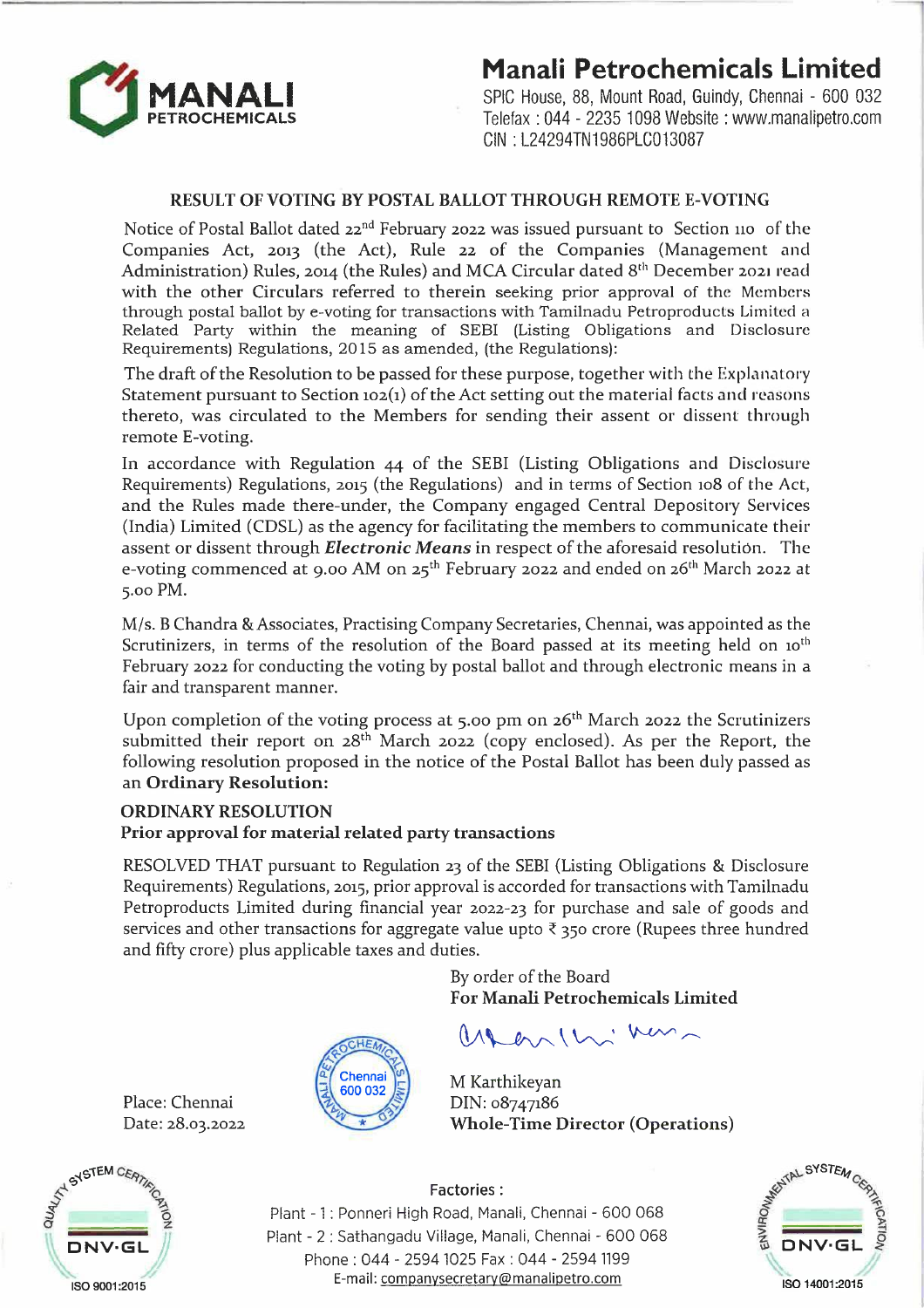OS **B.CH.ANDRA & ASSOCIATES PRACTISING COMPANY SECRETARIES** 

AG3 RAGAMALIKA. No.26, Kumaran Colony Main Road, Vadapalani, Chennai - 600026 REGN NO P2017I'N065700

E-mail: bchandraandassociates@gmail.com bchandracosecv@gmail.com H/P:9840270313. 9840375053

#### 28.03.2022

#### **SCRUTINIZER'S REPORT**

To

The Chairman, Manali Petrochemicals Limited, SPIC House 88, Old No.97, Mount Road, Guindy, Chennai TN 600032 IN

Subject: Passing of resolution by means of Postal Ballot through E-voting process in terms of Section 110 of the Companies Act, 2013 read with the Companies (Management and Administration) Amendment Rules, 2015, framed thereunder with regard to the Ordinary Resolution under the Companies Act, 2013 (the Act) and the SEBI (Listing Obligations & Disclosure Requirements) Regulations, 2015 (the Regulations)

Dear Sir,

Please refer to your letter dated 10<sup>th</sup> February 2022 appointing us as the Scrutinizers for the purpose of ascertaining the result of the Postal Ballot process for passing an Ordinary resolution in respect of the item of business mentioned elsewhere in the report in line with Circular Nol4/2020 dated April 8, 2020, Circular No.17/2020 dated April 13, 2020 and  $10/2021$  dated  $23<sup>rd</sup>$  June 2021.

As per the information furnished by the Company and after carrying out the scrutiny of the voting by remote e-voting by the Members of the Company, we hereby submit our report as under: ubmit our report as under:<br>The Company on 23<sup>rd</sup> February 2022 sent the Notice of Postal Ballot dated |

- 1.1 22nd February 2022 along with explanatory statement and guidance for voting electronically by the Members, by e-mail through the Registrar & Transfer Agent, Cameo Corporate Services Limited (RTA). The e-mails were sent to Members whose names appeared on the Register of Members/list

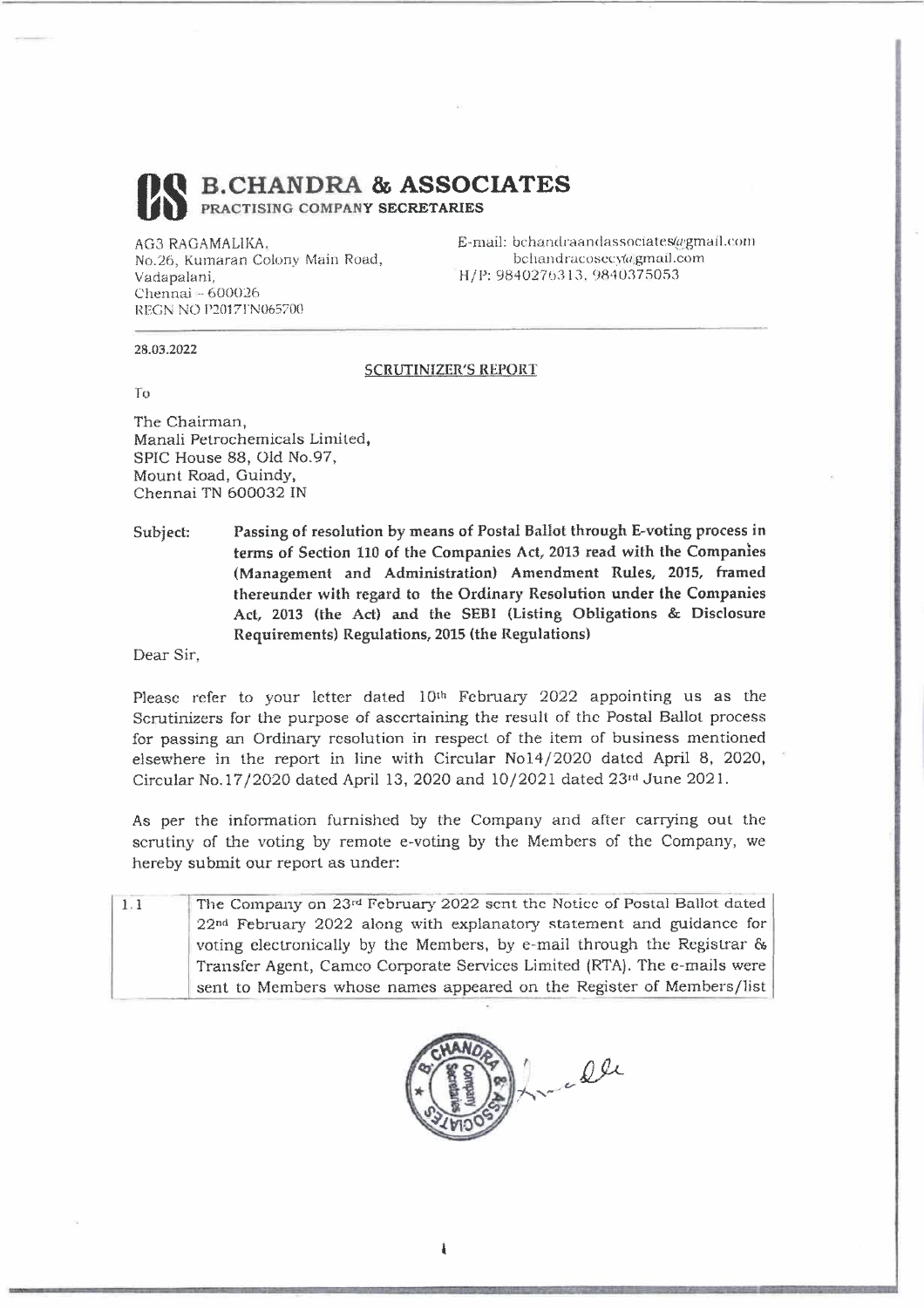|     | of beneficial owners provided by the Depositories as on 18th February 2022                                                                                                                                                                          |
|-----|-----------------------------------------------------------------------------------------------------------------------------------------------------------------------------------------------------------------------------------------------------|
|     | and whose E-mail ids were registered with the Company/Depository                                                                                                                                                                                    |
|     | participants. As confirmed by RTA/Company, notices were sent to<br>1,30,131 shareholders of which 6,312 emails bounced.                                                                                                                             |
|     | Members were given the option to vote electronically on the e-voting<br>platform, provided by the Central Depository Services (India) Limited<br>(CDSL), to enable them to cast their votes electronically.                                         |
|     | The required paper advertisement with respect to other shareholders, inter<br>alia, by way of seeking updation of mail ids to a dedicated email id/online<br>process had been given in Financial Express and Makkal Kural on 19th<br>February 2022. |
| 1.2 | The Public Advertisement, with respect to dispatch of notice of postal<br>ballot, was published in "Financial Express" & in "Makkal Kural" on 24th<br>February 2022.                                                                                |
| 1.3 | In terms of the Notice, the E-voting commenced on Friday, the 25th<br>February 2022 (9.00 A.M.) and cnded on Saturday, the 26 <sup>th</sup> March 2022<br>(5.00 P.M.)                                                                               |
| 1.4 | Particulars of all the votes cast electronically have been entered in a<br>register separately maintained for the purpose.                                                                                                                          |
| 1.5 | RTA has confirmed that votes cast by e voting were matched with the<br>Register of Members of the company/ list of beneficiaries.                                                                                                                   |
| 1.6 | All votes cast through e-voting upto 5.00 PM on the 26 <sup>th</sup> March 2022, the                                                                                                                                                                |
|     | last date and time fixed by the Company for postal ballot through E-voting,<br>were considered for our scrutiny.                                                                                                                                    |
| 1.7 | Pursuant to Regulation 23 of the SEBI (LODR) Regulations, 2015 no<br>related party had voted on the resolution.                                                                                                                                     |

 $\kappa$ 

2. A summary of the poslal ballot forms processed is given below:

| . S. | $\mathcal{L}_1$ , is given and in the case procedure in the<br>Resolution | of <sub>1</sub><br>Nature |
|------|---------------------------------------------------------------------------|---------------------------|
| No   |                                                                           | Resolution                |
|      | Prior approval for material related party transactions with Ordinary      |                           |
|      | Tamilnadu Petroproducts Limited during financial year                     |                           |
|      | 2022-23                                                                   |                           |

Chrod